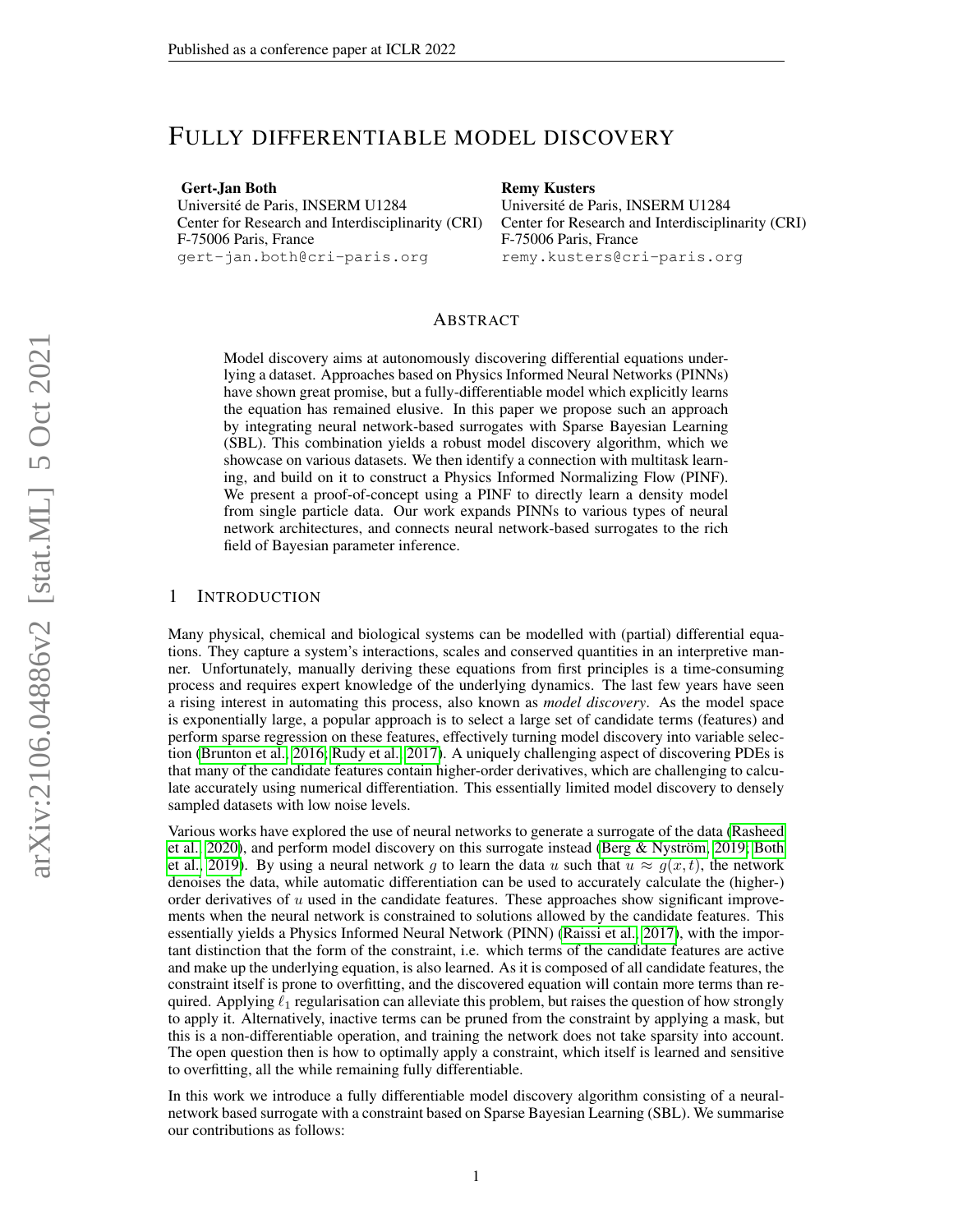- We show how Bayesian parameter inference methods can be used as a constraint in a PINN. Specifically, we use Sparse Bayesian Learning (SBL) to create a fully-differentiable, robust model discovery algorithm and showcase this on various datasets.
- We identify a connection with multitask learning using uncertainty and exploit this to generalise PINNs to probabilistic surrogates. We introduce a conditional normalizing flow constrained by SBL, a so called Physics Informed Normalizing Flow (PINF).
- We present a proof-of-concept where PINF learns a time-dependent density from unlabelled single-particle data, allowing the constraint to discover a density model directly from single particle data.

## 2 BACKGROUND

Model discovery with sparse regression Model discovery aims to discover the PDE from a large set of M candidate features  $\{u, u_{xx}, u_{xx}, \ldots\}$ . Assuming the underlying equation can be written as a linear combination of the candidate features, model discovery can be approached as a regression problem [\(Brunton et al., 2016\)](#page-9-0) by solving

<span id="page-1-0"></span>
$$
\hat{\xi} = \min_{\xi} \left\| \partial_t \boldsymbol{u} - \boldsymbol{\Theta} \boldsymbol{\xi} \right\|^2 + \lambda R(\boldsymbol{\xi}),\tag{1}
$$

where  $\Theta \in \mathcal{R}^{N \times M}$  contains all candidate features,  $\xi \in \mathcal{R}^{M}$  the unknown coefficient vector and  $R(\xi)$  some sparsity-promoting penalty; the number of candidate features is typically much larger than the number of terms in the underlying equation. The main challenge of discovering the underlying equation using this approach is dealing with large, possible correlated errors in the features containing derivatives; using numerical differentiation to calculate these higher-order derivatives accurately from noisy and sparse data is extremely challenging, even after denoising. One line of work has focused on constructing more robust and sparser approaches to solving eq. [1,](#page-1-0) for example SR3 [\(Zheng et al., 2019\)](#page-9-4) or using stability criteria [\(Maddu et al., 2020\)](#page-9-5). Alternatively, several works [\(Both et al., 2019;](#page-8-1) Berg & Nyström, 2019) have explored the use of neural networks to create a surrogate of the data and perform model discovery on this surrogate instead. Automatic differentiation can then be used to calculate the derivatives, yielding much more accurate features.

PINNs Physics Informed Neural Networks (PINNs) [\(Raissi et al., 2017\)](#page-9-3) have become a very popular method to either solve a differential equation or perform parameter inference with neural networks. Here we focus on parameter inference and consider a (noisy) dataset  $\{u_i, x_i, t_i\}_{i=1}^N$ , governed by a differential equation of form  $\partial_t u = Xw$  with X the terms of the equation and w the unknown parameters. PINNs infer  $w$  by using a neural network to approximate  $u$ , and constrain the network to the given differential equation by minimising

<span id="page-1-2"></span>
$$
\mathcal{L}_{\text{PINN}}(\boldsymbol{\theta}, \boldsymbol{w}) = \frac{1}{N} \sum_{i=1}^{N} \|\hat{\boldsymbol{u}}_i - \boldsymbol{u}_i\|^2 + \frac{\lambda}{N} \sum_{i=1}^{N} \|\partial_t \hat{\boldsymbol{u}}_i - \boldsymbol{X}_i \boldsymbol{w}\|^2.
$$
 (2)

Here  $\hat{u}_i = g_{\theta}(x_i, t_i)$  is the prediction of the neural network and  $\lambda$  sets the strength of the regularisation. The constraint ensures the network approximates the data  $\boldsymbol{u}$  consistently with the given differential equation, and terms containing derivatives can be calculated using automatic differentiation. These two features make PINNs especially useful in noisy and sparse datasets.

Model discovery with PINNs PINNs can easily be adapted to perform model discovery by replacing the given differential equation X with a larger set of candidate features  $\Theta$ . Additionally, a mask  $m$  is applied to the coefficients, yielding as loss function,

$$
\mathcal{L}_{MD}(\boldsymbol{\theta}, \boldsymbol{\xi}) = \frac{1}{N} \sum_{i=1}^{N} ||\hat{\boldsymbol{u}}_i - \boldsymbol{u}_i||^2 + \frac{\lambda}{N} \sum_{i=1}^{N} ||\partial_t \hat{\boldsymbol{u}}_i - \boldsymbol{\Theta}_i(\boldsymbol{m} \odot \boldsymbol{\xi})||^2
$$
  
=  $\mathcal{L}_{\text{fit}}(\boldsymbol{\theta}) + \lambda \mathcal{L}_{\text{reg}}(\boldsymbol{\theta}, \boldsymbol{\xi}).$  (3)

<span id="page-1-1"></span>The mask  $m$  describes which terms feature in the equation, and hence the form of the constraint; this approach can be interpreted as a PINN in which the constraint is also learned. The mask is updated periodically by some sparse regression technique, and as terms are pruned, the constraint becomes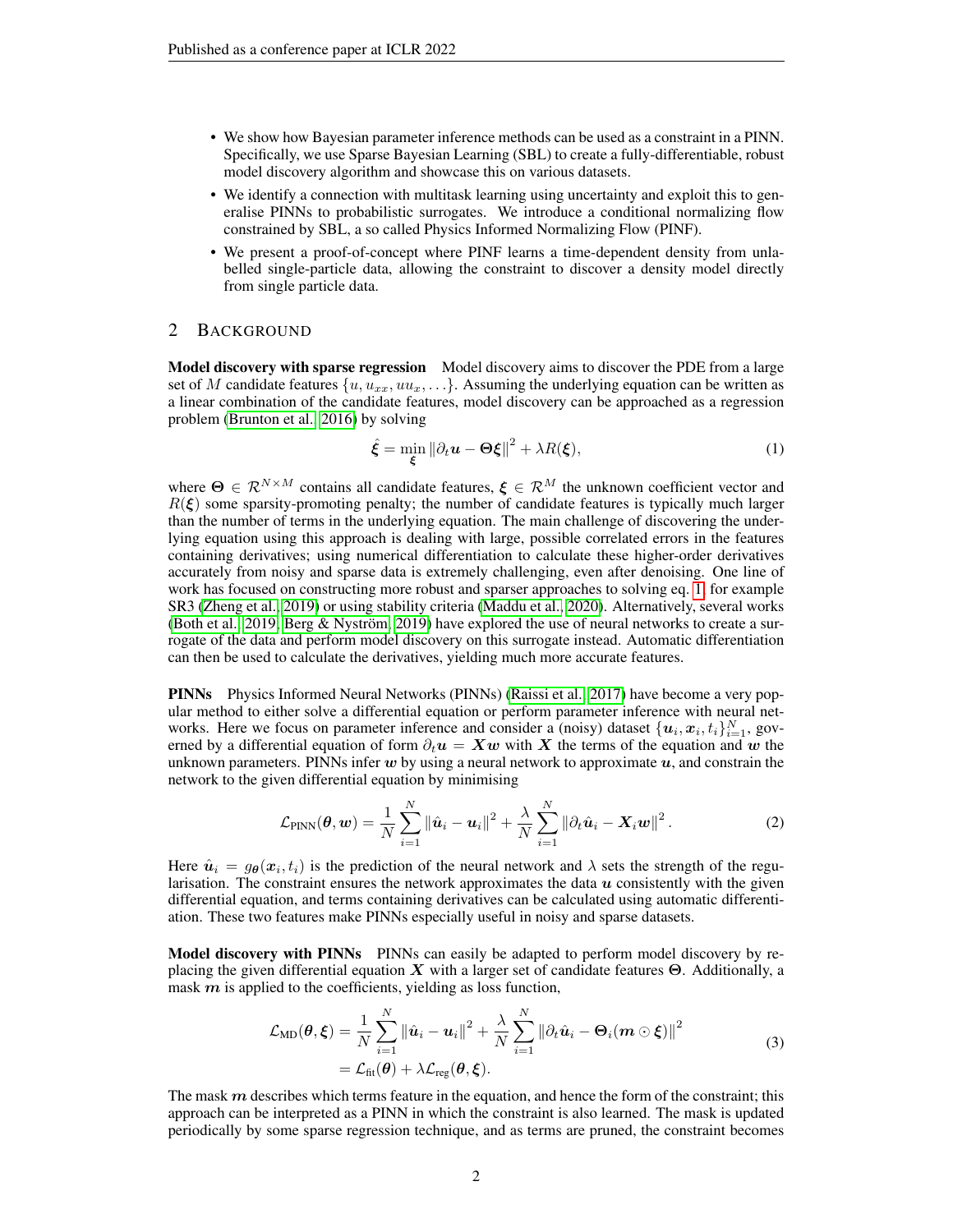stricter, preventing overfitting of the constraint itself and improving the approximation of the network, boosting performance significantly [\(Both et al., 2021\)](#page-8-2). However, the non-differentiability of the mask can lead to issues during training, for example when it is updated at the wrong time, or when the wrong terms are accidentally pruned. Our goal here is thus to construct an approach where the mask  $M$  is learned together with the networks parameters, while still maintaining the benefits of iteratively refining the approximation: a fully-differentiable model discovery algorithm.

Removing free variables Training with eq. [3](#page-1-1) optimises two sets of parameters: the network parameters  $\theta$  and the coefficients  $\xi$ . Typically both are minimised together using gradient descent, but the optimisation of  $\xi$  can be performed analytically [\(Both et al., 2021\)](#page-8-2). Given a configuration of the network parameters  $\theta^*$ , the minimisation over  $\xi$  is a regression problem as given by eq. [1](#page-1-0) and can be solved exactly. Referring to this solution as the maximum likelihood estimate  $\xi_{MLE}$ , we define a loss function  $\mathcal{L}_{MD}(\theta) \equiv \mathcal{L}_{MD}(\theta, \xi_{MLE})$ , which optimises only the network parameters  $\theta$ using gradient descent. This significantly speeds up convergence and reduces the variance of the discovered coefficients across initialisations. We shall adopt this approach in the rest of the paper, and define the convention of  $\mathcal L$  denoting the loss function  $\mathcal L$  with the independent variables calculated analytically.

## 3 FULLY DIFFERENTIABLE MODEL DISCOVERY

Our goal is to create a fully-differentiable model discovery algorithm, which, considering eq. [3,](#page-1-1) requires making the mask  $m$  differentiable. Differentiable masking is challenging due to the binary nature of the problem, and instead *we relax the application of the mask to a regularisation problem.* Specifically, we propose to use Sparse Bayesian Learning [\(Tipping, 2001\)](#page-9-6) to select the active features and act as constraint. We start this section by reviewing SBL and how it can be used for differentiable variable selection, next show to integrate it in PINNs and finally introduce Physics Informed Normalizing Flows.

#### 3.1 DIFFERENTIABLE MASKING WITH SBL

Sparse Bayesian Learning Sparse Bayesian Learning (SBL) [\(Tipping, 2001\)](#page-9-6) is a Bayesian approach to regression yielding sparse results. SBL defines a hierarchical model, starting with a Gaussian likelihood with noise precision  $\beta \equiv \sigma^{-2}$ , and a zero-mean Gaussian with precision  $\alpha_j$  on each component  $\xi_i$  as prior,

$$
p(\partial_t \hat{\mathbf{u}}; \mathbf{\Theta}, \boldsymbol{\xi}, \beta) = \prod_{i=1}^N \mathcal{N}(\partial_t \hat{\mathbf{u}}_i; \mathbf{\Theta}_i \boldsymbol{\xi}, \beta^{-1}),
$$
(4)

$$
p(\xi; \, A) = \prod_{j=1}^{M} \mathcal{N}(\xi_j; \, 0, \alpha_j^{-1}), \tag{5}
$$

with  $\partial_t \hat{u} \in \mathcal{R}^N$ ,  $\Theta \in \mathcal{R}^{N \times M}$ ,  $\xi \in \mathcal{R}^M$ , and we have defined  $A \equiv \text{diag}(\alpha)$ . The posterior distribution of  $\xi$  is a Gaussian with mean  $\mu$  and covariance  $\Sigma$ ,

$$
\Sigma = (\beta \Theta^T \Theta + A)^{-1}
$$
  
\n
$$
\mu = \beta \Sigma \Theta^T \partial_t \hat{u}.
$$
\n(6)

Many of the terms in  $\vec{A}$  will go to infinity when optimised, and correspondingly the prior for term  $j$  becomes a delta peak. We are thus certain that that specific term is inactive and can be pruned from the model. This makes SBL a very suitable choice for model discovery, as it gives a rigorous criterion for deciding whether a term is active or not. Additionally it defines hyper-priors over  $\alpha$ and  $\beta$ ,

$$
p(\alpha) = \prod_{j=1}^{M} \Gamma(\alpha_j; a, b)
$$
  
\n
$$
p(\beta) = \Gamma(\beta; c, d)
$$
\n(7)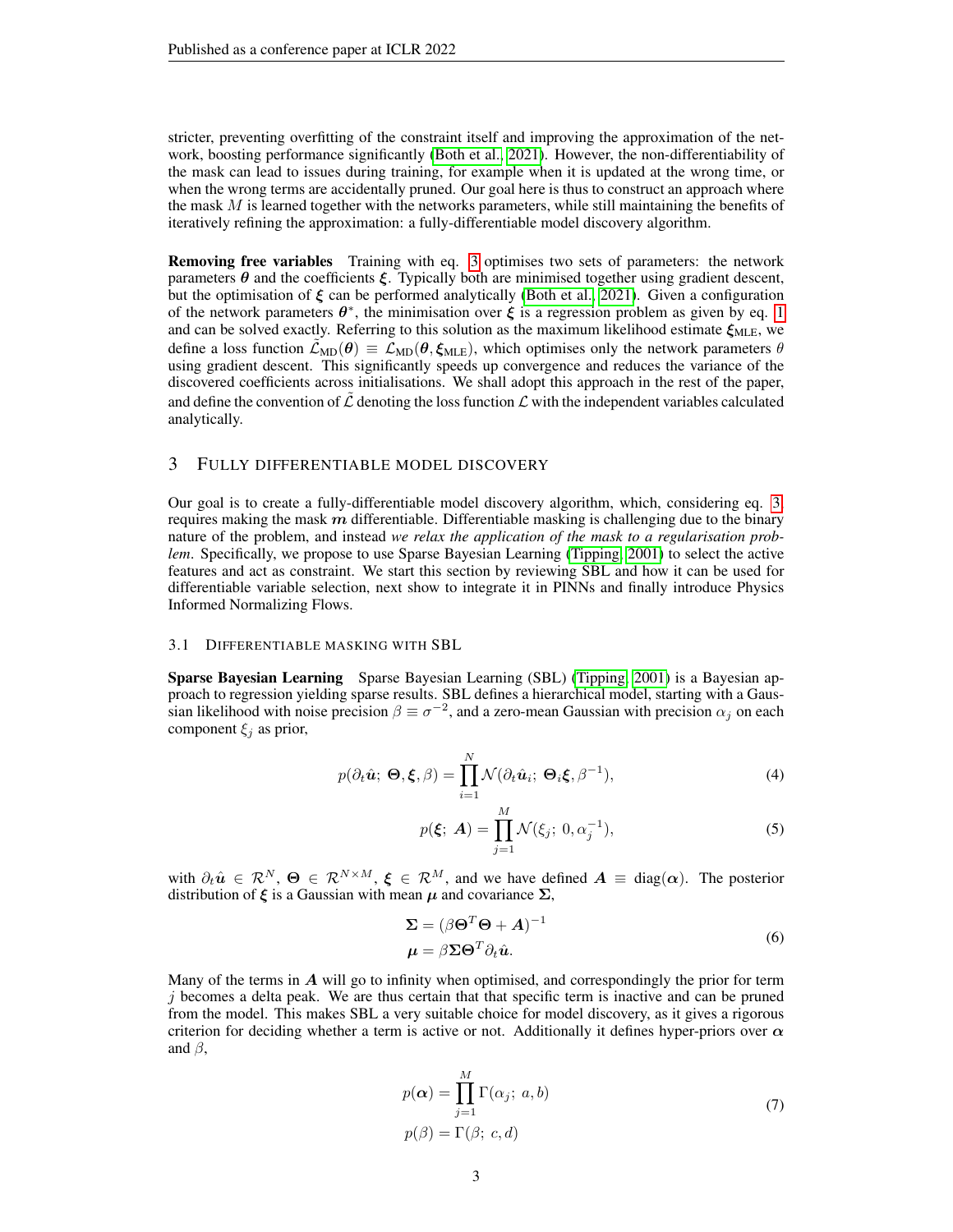The inference of A and  $\beta$  cannot be performed exactly, and SBL uses type-II maximum likelihood to find the most likely values of  $\hat{A}$  and  $\hat{\beta}$  by minimising the negative log marginal likelihood <sup>[1](#page-3-0)</sup>,

$$
\mathcal{L}_{SBL}(A,\beta) = \frac{1}{2} \left[ \beta \left\| \boldsymbol{u}_t - \boldsymbol{\Theta} \boldsymbol{\mu} \right\|^2 + \boldsymbol{\mu}^T A \boldsymbol{\mu} - \log |\boldsymbol{\Sigma}| - \log |A| - N \log \beta \right] - \sum_{j=1}^M (a \log \alpha_j - b \alpha_j) - c \log \beta + d\beta, \quad (9)
$$

using an iterative method (see [Tipping](#page-9-6) [\(2001\)](#page-9-6)).

Continuous relaxation The marginal likelihood also offers insight how the SBL provides differentiable masking. Considering only the first two terms of eq. [9,](#page-3-1)

<span id="page-3-1"></span>
$$
\beta \left\| \boldsymbol{u}_t - \boldsymbol{\Theta} \boldsymbol{\mu} \right\|^2 + \boldsymbol{\mu}^T \boldsymbol{A} \boldsymbol{\mu}
$$
 (10)

we note that the SBL essentially applies a coefficient-specific  $\ell_2$  penalty to the posterior mean  $\mu$ . If  $A_j \to \infty$ , the corresponding coefficient  $\mu_j \to 0$ , pruning the variable from the model. Effectively, the SBL replaces the discrete mask  $m_j \in \{0,1\}$  by a continuous regularisation  $A_j \in (0,\infty]$ , and we thus refer to our approach as *continuous relaxation*.

## 3.2 SBL-CONSTRAINED PINNS

Model To integrate SBL as a constraint in PINNs (similar to eq. [2\)](#page-1-2), we place a Gaussian likelihood on the output of the neural network,

$$
\hat{u}: p(\boldsymbol{u}; \hat{\boldsymbol{u}}, \tau) = \prod_{i=1}^{N} \mathcal{N}(\boldsymbol{u}_i; \hat{\boldsymbol{u}}_i, \tau^{-1}),
$$
\n(11)

and define a Gamma hyper prior on  $\tau$ ,  $p(\tau) = \Gamma(\tau; e, f)$ , yielding the loss function,

<span id="page-3-2"></span>
$$
\mathcal{L}_{\text{data}}(\boldsymbol{\theta}, \tau) = \frac{1}{2} \left[ \tau \left\| \boldsymbol{u} - \hat{\boldsymbol{u}} \right\|^2 - N \log \tau \right] - e \log \tau + f\tau. \tag{12}
$$

Assuming the likelihoods factorise, i.e.  $p(u, u_t; \hat{u}, \Theta, \xi) = p(u; \hat{u}) \cdot p(u_t; \Theta, \xi)$ , SBL can be integrated as a constraint in a PINN by simply adding the two losses given by eq. [9](#page-3-1) and eq. [12,](#page-3-2)

$$
\mathcal{L}_{SBL-PINN}(\boldsymbol{\theta}, \boldsymbol{A}, \tau, \beta) = \mathcal{L}_{data}(\boldsymbol{\theta}, \tau) + \mathcal{L}_{SBL}(\boldsymbol{\theta}, \boldsymbol{A}, \beta)
$$
(13)

Our approach does not rely on any specific property of the SBL, and thus generalises to other Bayesian regression approaches.

**Training** The loss function for the SBL-constrained PINN contains three variables which can be exactly minimised, and denote these as  $\hat{A}$ ,  $\hat{\tau}$  and  $\hat{\beta}$ . With these values, we introduce  $\tilde{\mathcal{L}}_{SBL-PINN}(\theta) \equiv$  $\mathcal{L}_{SBL-PINN}(\theta, \hat{A}, \hat{\tau}, \hat{\beta})$  and note that we can further simplify this expression as the gradient of the loss with respect to these variables is zero. For example,  $\nabla_{\theta} \mathcal{L}(\hat{A}) = \nabla_{A} \mathcal{L} \cdot \nabla_{\theta} A|_{A=\hat{A}} = 0$ , as  $\nabla_A \mathcal{L}|_{A=\hat{A}} = 0$ . Thus, keeping only terms directly depending on the neural network parameters  $\theta$ yields,

$$
\tilde{\mathcal{L}}_{\text{SBL-PINN}}(\boldsymbol{\theta}) = \frac{\hat{\tau}}{2} ||\boldsymbol{u} - \hat{\boldsymbol{u}}||^2 + \frac{\hat{\beta}}{2} ||\boldsymbol{u}_t - \boldsymbol{\Theta}\boldsymbol{\mu}||^2 + \boldsymbol{\mu}^T \hat{\boldsymbol{A}} \boldsymbol{\mu} - \log|\boldsymbol{\Sigma}|
$$
\n
$$
= \frac{N\hat{\tau}}{2} \underbrace{\left[ \mathcal{L}_{\text{fit}}(\boldsymbol{\theta}) + \frac{\hat{\beta}}{\hat{\tau}} \mathcal{L}_{\text{reg}}(\boldsymbol{\theta}, \boldsymbol{\mu}) \right]}_{=\mathcal{L}_{\text{PINN}}(\boldsymbol{\theta}, \boldsymbol{\mu})} + \boldsymbol{\mu}^T \hat{\boldsymbol{A}} \boldsymbol{\mu} - \log|\boldsymbol{\Sigma}| \tag{14}
$$

<span id="page-3-3"></span><span id="page-3-0"></span> $<sup>1</sup>$ Neglecting the hyper-prior, this loss function can also written more compactly as</sup>

$$
\mathcal{L}_{\text{SBL}}(\boldsymbol{A}, \beta) = \log |\boldsymbol{C}| + \partial_t \boldsymbol{u}^T \boldsymbol{C}^{-1} \partial_t \boldsymbol{u}, \quad \boldsymbol{C} = \beta^{-1} \boldsymbol{I} + \boldsymbol{\Theta} \boldsymbol{A}^{-1} \boldsymbol{\Theta}^T,
$$
\n(8)

but the format we use provides more insight how SBL provides differentiable masking.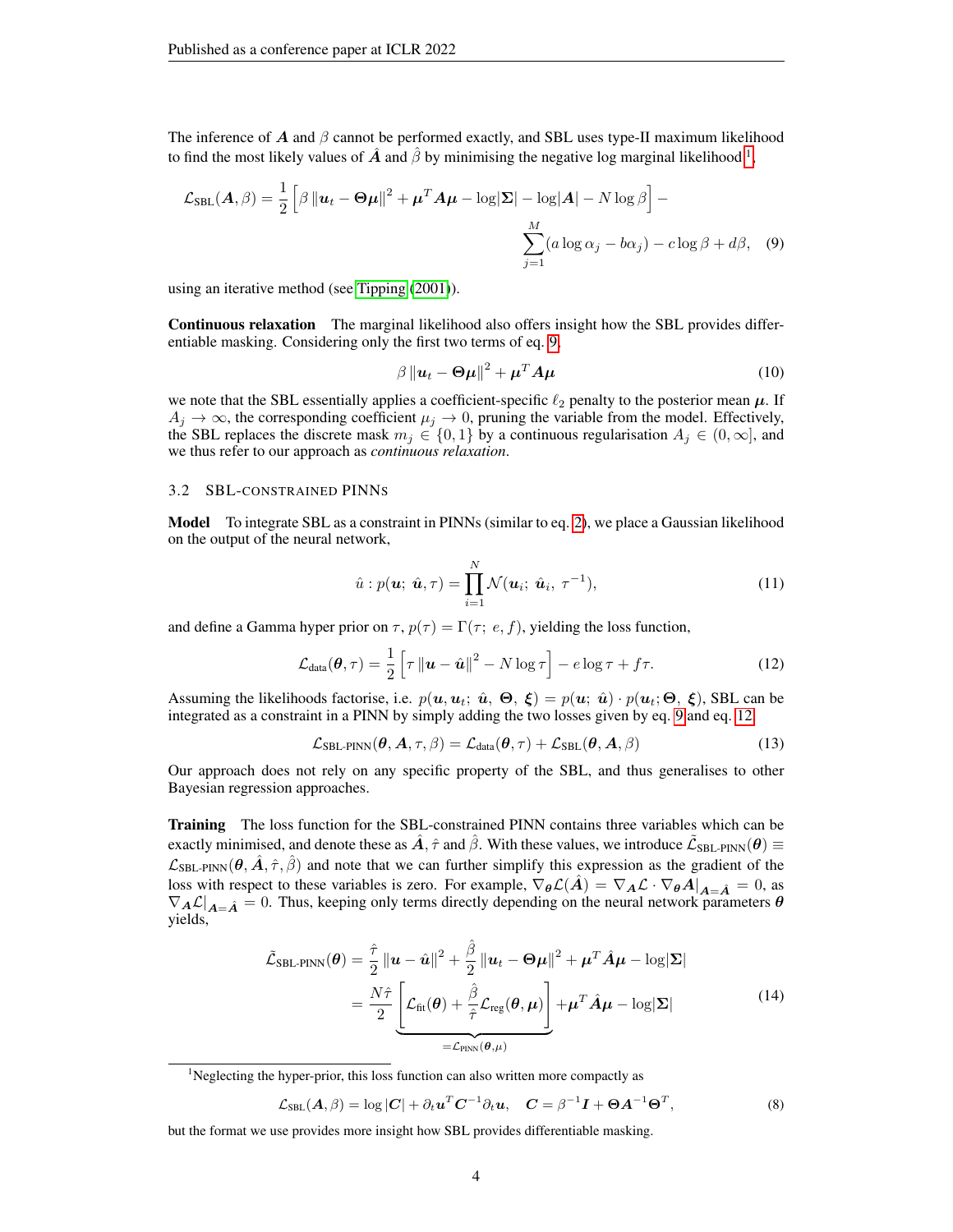where in the second line we have rewritten the loss function in terms of a classical PINN with relative regularisation strength  $\lambda = \beta/\hat{\tau}$  and coefficients  $\xi = \mu$ . Contrary to a PINN however, the regularisation strength is inferred from the data, and the coefficients  $\mu$  are inherently sparse.

An additional consequence of  $\nabla_{\theta} \mathcal{L}(\hat{A}, \hat{\beta}, \hat{\tau}) = 0$  is that our method does not require backpropagating through the solver. While such an operation could be efficiently performed using implicit differentiation [\(Bai et al., 2019\)](#page-8-3), our method requires solving an iterative problem only in the forward pass. During the backwards pass the values obtained during the forward pass can be considered constant.

Connection with multitask learning Considering eq. [14,](#page-3-3) we note the resemblance to multitask learning using uncertainty, introduced by [Cipolla et al.](#page-9-7) [\(2018\)](#page-9-7). Given a set of objectives, the authors propose placing a Gaussian likelihood on each objective so that each task gets weighed by its uncertainty. The similarity implies that we are essentially reinterpreting PINNs as Bayesian or hierarchical multi-task models.

#### 3.3 PHYSICS INFORMED NORMALIZING FLOWS

Having redefined the PINN loss function (eq. [2\)](#page-1-2) in terms of likelihoods (i.e. eq. [14\)](#page-3-3) allows to introduce a PINN-type constraint to any architecture with a probabilistic loss function. In this section we introduce an approach with normalizing flows, called Physics Informed Normalizing Flows (PINFs). As most physical equations involve time, we first shortly discuss how to construct a time-dependent normalizing flow. We show in the experiments section how PINFs can be used to directly infer a density model from single particle observations.

Conditional Normalizing Flows Normalizing flows construct arbitrary probability distributions by applying a series of K invertible transformations f to a known probability distribution  $\pi(z)$ ,

$$
\mathbf{z} = f_K \circ \dots \circ f_0(\mathbf{x}) \equiv g_{\theta}(\mathbf{x})
$$

$$
\log p(\mathbf{x}) = \log \pi(\mathbf{z}) + \sum_{k=1}^{K} \log \left| \det \frac{\partial f_k(\mathbf{z})}{\partial d\mathbf{z}} \right|,
$$
(15)

and are trained by minimising the negative log likelihood,  $\mathcal{L}_{NF} = -\sum_{i=1}^{N} \log p(x)$ . Most physical processes yield time-dependent densities, meaning that the spatial axis is a proper probability distribution with  $\int p(x, t)dx = 1$ . Contrarily, this is not valid along the temporal axis, as  $\int p(x, t)dt = f(x)$ . To construct PINFs, we first require a Conditional Normalizing Flow capable of modelling such time-dependent densities. Instead of following the method of [Both &](#page-8-4) [Kusters](#page-8-4) [\(2019\)](#page-8-4), which modifies the Jacobian, we employ time-dependent hyper-network. This hyper-network h outputs the flow parameters  $\theta$ , and is only dependent on time, i.e.  $\theta = h(t)$ , thus defining a time-dependent normalizing flow as  $z = g_{h(t)}(x)$ .

PINFs Conditional normalizing flows yield a continuous spatio-temporal density, and the loss function of a PINF is defined as simply adding the SBL-loss to that of the normalizing flow, yielding

$$
\tilde{\mathcal{L}}_{\text{PINF}}(\boldsymbol{\theta}) = \mathcal{L}_{\text{NF}}(\boldsymbol{\theta}) + \frac{N\hat{\beta}}{2} \mathcal{L}_{\text{reg}}(\boldsymbol{\theta}, \boldsymbol{\mu}) + \boldsymbol{\mu}^T \hat{\boldsymbol{A}} \boldsymbol{\mu} - \log |\boldsymbol{\Sigma}|.
$$
 (16)

#### 4 EXPERIMENTS

We now show several experiments illustrating our approach. We start this section by discussing choice of hyperprior, followed by a benchmark on several datasets and finally a proof-of-concept with physics-informed normalizing flows.

#### 4.1 CHOOSING PRIOR

The loss function for the SBL constrained approach contains several hyper-parameters, all defining the (hyper-) priors on respectively A,  $\beta$  and  $\tau$ . We set uninformed priors on A and  $\beta$ ,  $a = b =$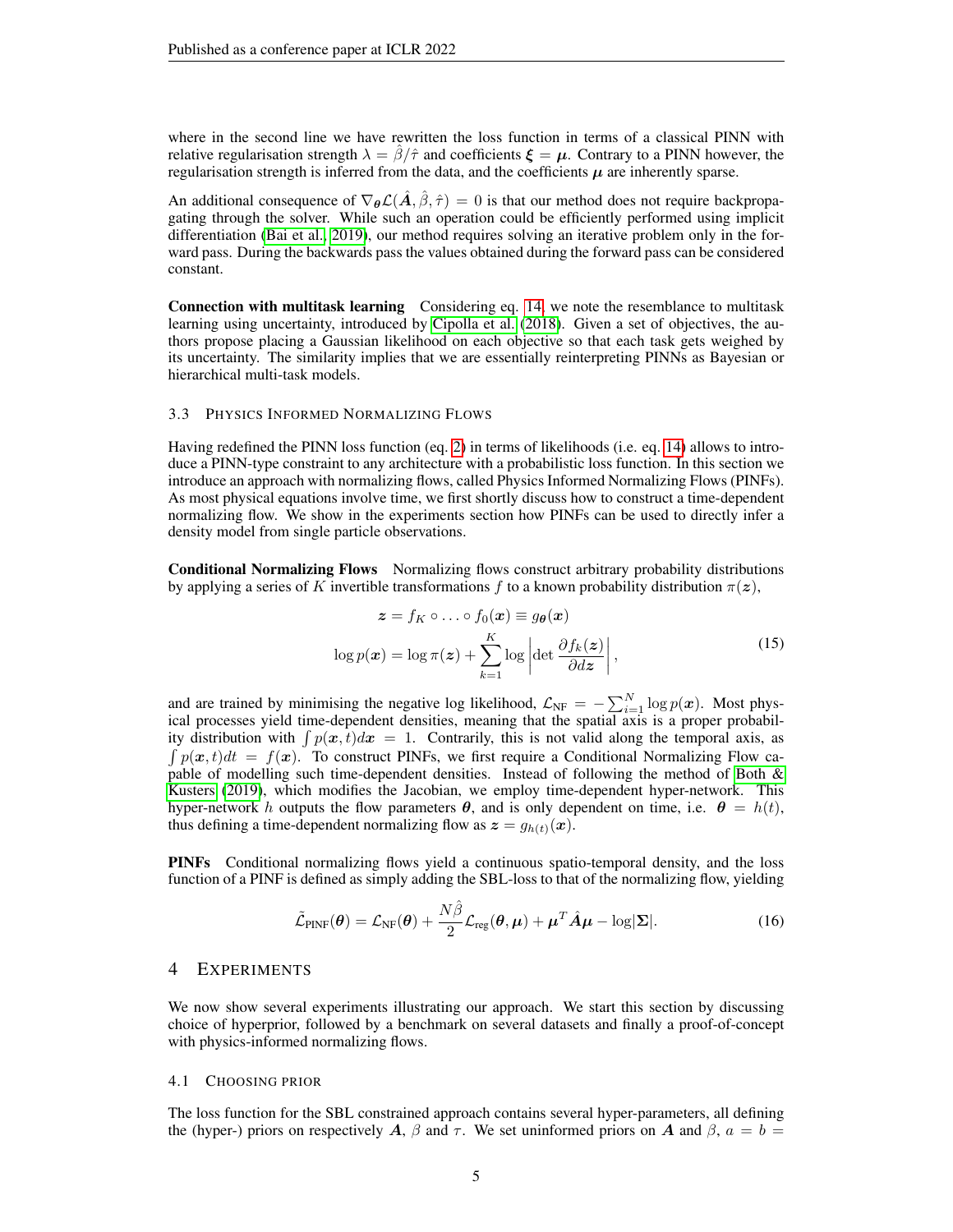$e = f = 1e^{-6}$ , but those on  $\beta$ , the precision of the constraint, must be chosen more carefully. Figure [1](#page-5-0) illustrates the learning dynamics on a dataset of the Korteweg-de Vries equation  $2$  when the  $\beta$  hyperprior is uninformed, i.e.  $c = d = 1e^{-6}$ . Observe that the model fails to learn the data, while almost immediately optimising the constraint. We explain this behaviour as a consequence of our assumption that the likelihoods factorise, which implies the two tasks of learning the data and applying the constraint are independent. Since the constraint contains much more terms than required, it can fit a model with high precision to any output the neural network produces. The two tasks then are not independent but conditional: a high precision on the constraint is warranted only if the data is reasonably approximated by the neural network. To escape the local minimum observed in figure [1,](#page-5-0) we couple the two tasks by making the hyper-prior on  $\beta$  dependent on the performance of the fitting task.

**Dynamic prior** Our starting point is the update equation for  $\beta$  (see [Tipping](#page-9-6) [\(2001\)](#page-9-6) for details),

$$
\hat{\beta} = \frac{N - M + \sum_{i} \alpha_{i} \Sigma_{ii} + 2c}{N \mathcal{L}_{\text{reg}} + 2d} \tag{17}
$$

We typically observe good convergence of normal PINNs with  $\lambda = 1$ , and following this implies  $\hat{\beta} \approx \hat{\tau}$ , and similarly  $\mathcal{L}_{reg} \rightarrow 0$  as the model converges. Assuming  $N \gg M +$  $\sum_i \alpha_i \Sigma_{ii}$ , we have

$$
\hat{\tau} \approx \frac{N + 2c}{2d},\tag{18}
$$

which can be satisfied with  $c = N/2$ ,  $d = n/\hat{\tau}$ . Figure [1](#page-5-0) shows that with this dynamic prior the SBL constrained PINN does not get trapped in a local minimum and learns the underlying data. We hope to exploit multitask learning techniques to optimize this choice in future work.



<span id="page-5-0"></span>Figure 1: Regression loss as a function of fitting loss during training, comparing an uninformed prior with a dynamic prior.

#### 4.2 EXPERIMENTS

We present three experiments to benchmark our approach. We first study the learning dynamics indepth on a solution of the Korteweg- de Vries equation, followed by a robustness study of the Burgers equation, and finally show the ability to discover the chaotic Kuramoto-Shivashinsky equation from highly noisy data. Reproducibility details can be found in the appendix.

Korteweg-de Vries The Korteweg-de Vries equation describes waves in shallow water and is given by  $u_t = u_{xxx} - uu_x$ . Figure [2a](#page-6-0) shows the dataset: 2000 samples with 20% noise from a two-soliton solution. We compare our approach with I) Sparse Bayesian Learning with features calculated with numerical differentiation, II) a model discovery algorithm with PINNs, but nondifferentiable variable selection called DeepMoD [\(Both & Kusters, 2021\)](#page-8-5) and III) PDE-find [\(Rudy](#page-9-1) [et al., 2017\)](#page-9-1), a popular model discovery method for PDEs based on SINDy [\(Brunton et al., 2016\)](#page-9-0). The first two benchmarks also act as an ablation study: method I uses the same regression algorithm but does not use a neural network to interpolate, while method II uses a neural network to interpolate but does not implement differentiable variable selection. In figure [2b](#page-6-0) and c we show that the differentiable approach recovers the correct equation after approximately 3000 epochs. Contrarily, DeepMoD recovers the wrong equation. Performing the inference 10 times with different seeds shows that the fully-differentiable approach manages to recover the Kortweg-de Vries equation nine times, while DeepMoD recovers the correct equation only twice - worse, it recovers the same wrong equation the other 8 times. Neither PDE-find nor SBL with numerical differentiation is able to discover the Korteweg-de Vries equation from this dataset, even at 0% noise due to the data sparsity.

<span id="page-5-1"></span><sup>&</sup>lt;sup>2</sup>We choose to plot the losses of the original PINN loss  $\mathcal{L}_{data}$  and  $\mathcal{L}_{reg}$  because these are more easily interpreted than the likelihood-based losses we have introduced.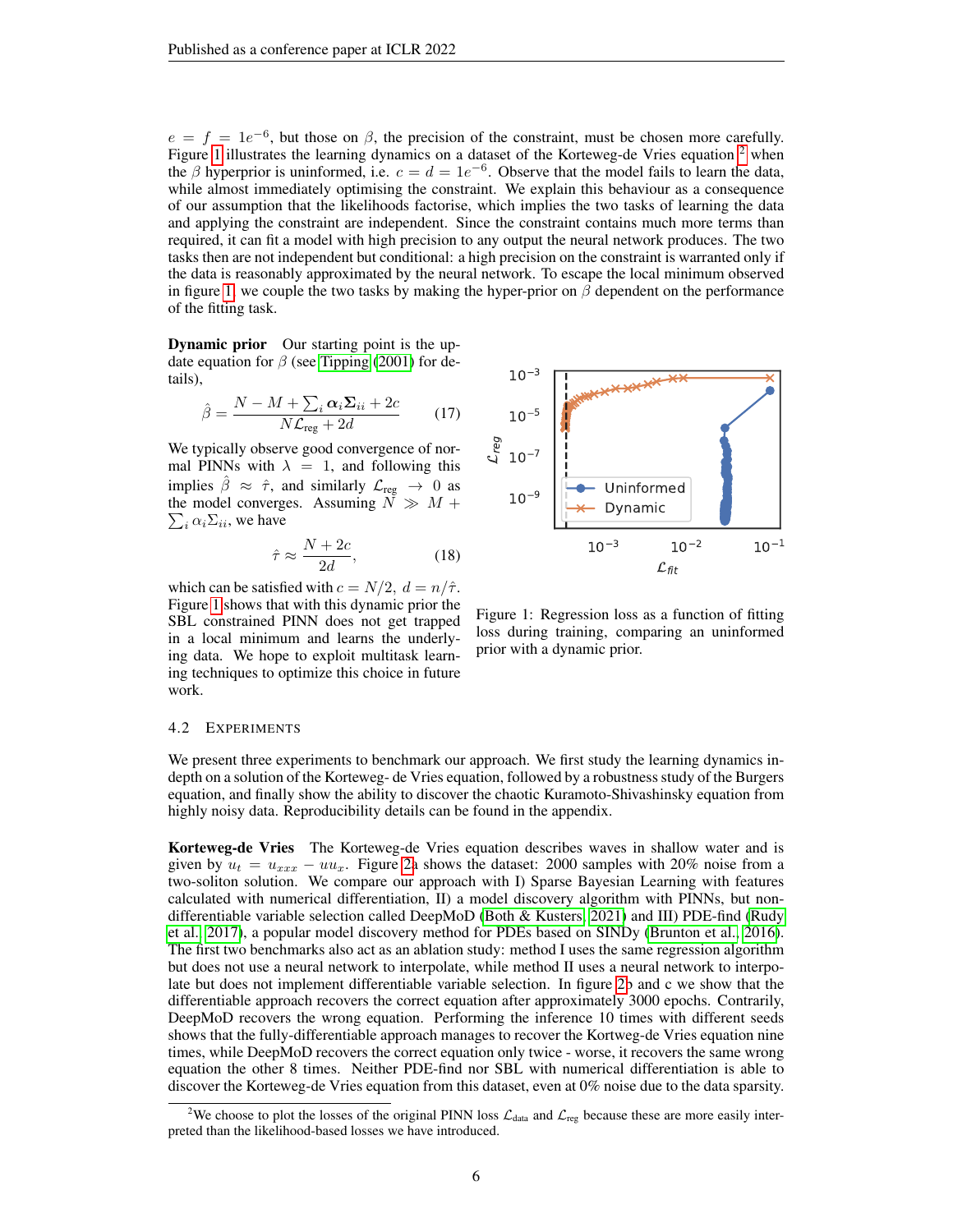

<span id="page-6-0"></span>Figure 2: Comparison of a differentiable SBL-constrained model and an non-differentiable OLSconstrained model on a Korteweg-de Vries dataset (panel a) with a library consisting of 4th order derivatives and 3rd order polynomials, for a total of 20 candidate features. In panel b and c we respectively plot the inferred prior A and the posterior coefficients  $\mu$ . In panel **d** we show the nondifferentiable DeePyMod approach. In panels  **and**  $**c**$  **we see that the correct equation (bold blue** line:  $u_{xx}$ , bold orange line:  $uu_x$ ) is discovered early on, while the non-differentiable model (panel d) selects the wrong terms.



<span id="page-6-1"></span>Figure 3: Exploration of robustness of SBL-constrained model for model discovery for the Burgers equation (panel  $\bf{a}$ ). We show the discovered equation over a range of noise for DeepMoD (panel  $\bf{b}$ ) and the approach presented in this paper (panel c). The bold orange and blue lines denotes  $u_x x$  and  $uu_x$ , and black dashed line their true value.

**Burgers** We now explore how robust the SBL-constrained PINN is with respect to noise on a dataset of the Burgers equation,  $u_t = \nu u_{xx} - uu_x$  (figure [3a](#page-6-1))). We add noise varying from 1% to 100% and compare the equation discovered by benchmark method II (DeepMoD, panel b) and our approach (panel c) - the bold orange and blue lines denote  $u_{xx}$  and  $uu_x$  respectively, and the black dashed line their true value. Observe that DeepMoD discovers small additional terms for  $> 50\%$  noise, which become significant when noise  $> 80\%$ . Contrarily, our fully differentiable approach discovers the same equation with nearly the same coefficients across the entire range of noise, with only very small additional terms ( $\mathcal{O}(10^{-4})$ ). Neither PDE-find nor SBL with numerical differentiation is able to find the correct equation on this dataset at 10% noise or higher.

Kuramoto-Shivashinsky The Kuramoto-Shivashinksy equation describes flame propagation and is given by  $u_t = -uu_x - u_{xxx} - u_{xxxx}$ . The fourth order derivative makes it challenging to learn with numerical differentiation-based methods, while its periodic and chaotic nature makes it challenging to learn with neural network based methods [\(Both et al., 2021\)](#page-8-2). We show here that using the SBLconstrained approach we discover the KS-equation from only a small slice of the chaotic data (256 in space, 25 time steps), with 20% additive noise. We use a tanh-activated network with 5 layers of 60 neurons each, and the library consists of derivatives up to 5th order and polynomials up to fourth order for a total of thirty terms. Additionally, we precondition the network by training without the constraint for 10k epochs.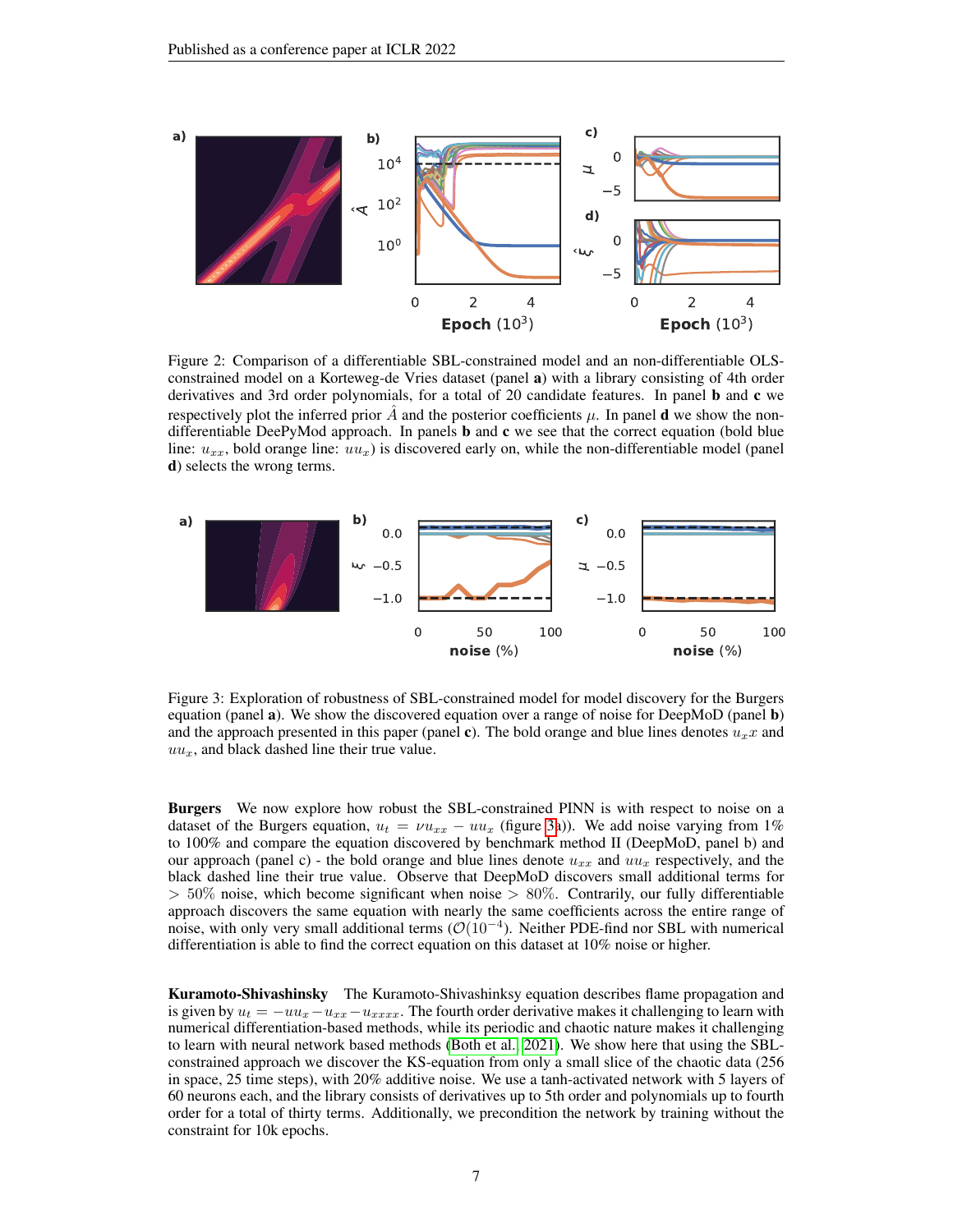

Figure 4: Recovering the Kuramoto-Shivashinsky equation. We show the chaotic data and a cross section in panels **a** and **b**. The periodicity makes this a challenging dataset to learn, requiring 200k iterations to fully converge before it can be recovered (panel c). Panels d and e show that the posterior and MLE of the coefficients yield nearly the same coefficients, indicating that the network was able construct an extremely accurate approximation of the data.

Training this dataset to convergence takes significantly longer than previous examples, as the network struggles with the data's periodicity (panel b). After roughly 70k epochs, a clear separation between active and inactive terms is visible in panel c, but it takes another 30k epochs before all inactive terms are completely pruned from the model. Panels d and e show the corresponding posterior and the maximum likelihood estimate of the coefficients using the whole library. Remarkably, the MLE estimate recovers the correct coefficients for the active terms, while the inactive terms are all nearly zero. In other words, the accuracy of the approximation is so high, that least squares identifies the correct equation.

## 4.3 MODEL DISCOVERY WITH NORMALIZING FLOWS

Consider a set of particles whose movement is described by a micro-scale stochastic process. In the limit of many of such particles, such processes can often be described with a deterministic macro-scale density model, determining the evolution of the density of the particles over time. For example, a biased random walk can be mapped to an advection-diffusion equation. The macroscale density models are typically more insightful than the corresponding microscopic model, but many (biological) experiments yield single-particle data, rather than densities. Discovering the underlying equation thus requires first reconstructing the density profile from the particles' locations. Classical approaches such as binning or kernel density estimation are either non-differentiable, noncontinuous or computationally expensive. Normalizing Flows (NFs) have emerged in recent years as a flexible and powerful method of constructing probability distribution, which is similar to density estimation up to a multiplicative factor. In this section we use physics informed normalizing flows to learn a PDE describing the evolution of the density directly from unlabelled single particle data.

Since the conditional normalizing flow is used to construct the density, a precision denoting the noise level does not exist, and instead we set as prior for  $\beta$   $(a = N, b = N \cdot 10^{-5})$ . We consider a flow consisting of ten planar transforms [\(Rezende & Mohamed, 2015\)](#page-9-8) and a hyper-network of two layers with thirty neurons each. The dataset consists of 200 walkers on a biased random walk for 50 steps, corresponding to an advection-diffusion model, with an initial condition consisting of two Gaussians, leading to the density profile shown in figure [5a](#page-8-6). The two smallest terms in panel e correspond to the advection (bold green line) and diffusion (bold red line) term, but not all terms are pruned. Panels b, c and compare the inferred density (red line) to the true density (dashed black line) and the result obtained by binning. In all three panels the constrained NF is able to infer a fairly accurate density from only 200 walkers. We hypothesise that the extra terms are mainly due to the small deviations, and that properly tuning the prior parameters and using a more expressive transformation would prune the remaining terms completely. Nonetheless, this shows that NF flows can be integrated in this fully differentiable model discovery framework.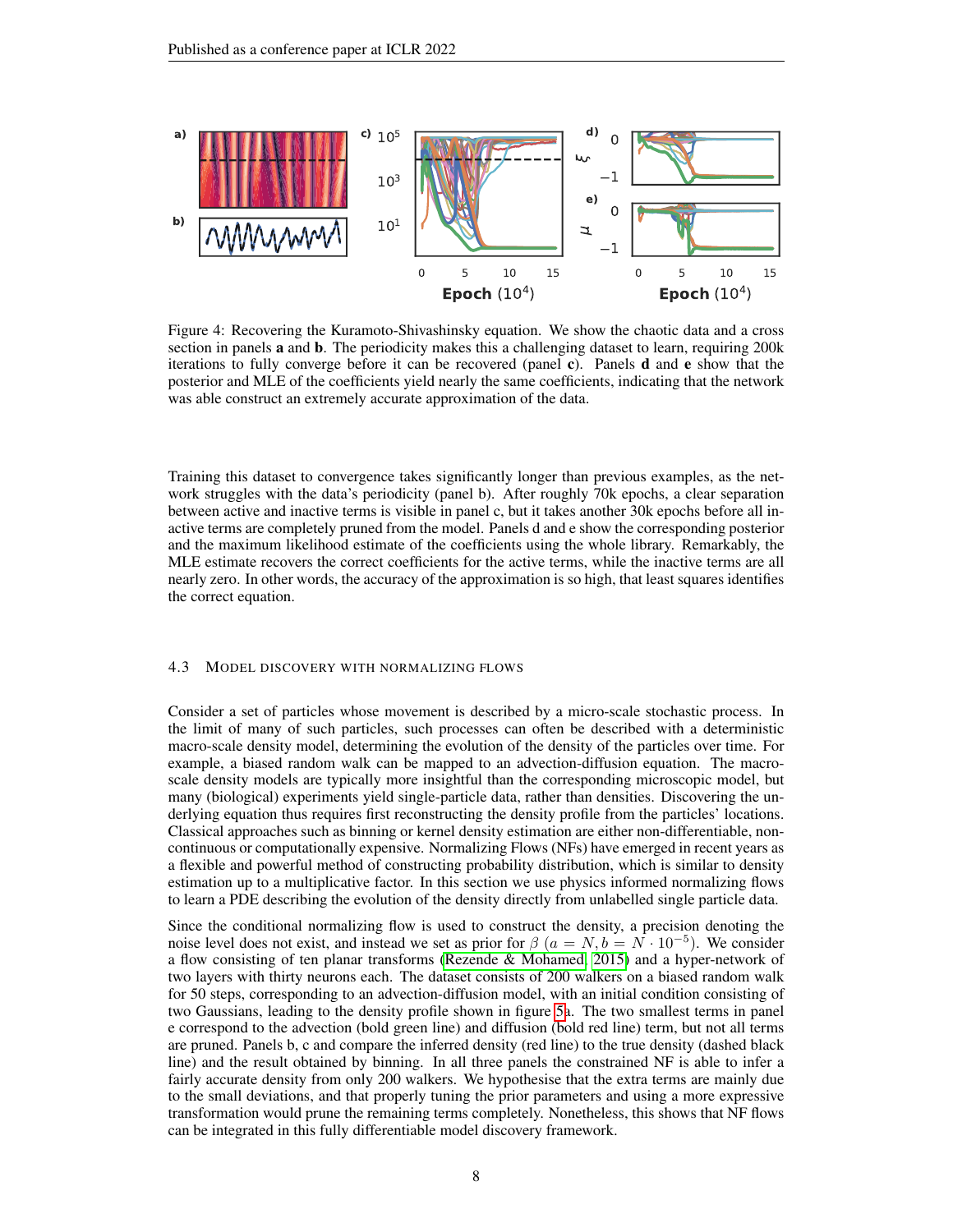

<span id="page-8-6"></span>Figure 5: Using a tempo-spatial Normalizing Flow constrained by Sparse Bayesian Learning to discover the advection-diffusion equation directly from single particle data. Panel a shows the true density profile, and in panels b c and d we show the density inferred by binning (blue bars), inferred by NF (red) and the ground truth (black, dashed) at  $t = 0.1, 2.5, 4.5$ . Note that although the estimate of the density is very good, we see in panel e that we recover two additional terms (bold blue line:  $u_x$ , bold orange line  $u_{xx}$ .

## 5 OUTLOOK

Our experiments show a strong improvement over non-differentiable comparable methods, and opens up several new avenues to explore. One direction is the choice of the prior parameters for the precision. We presented a reasonable choice of prior parameters, but future work could find better estimates, for example a 'prior-scheduler', similar to a learning rate scheduler, or explore approaches to multitask learning. A different direction is exploring different Bayesian regression methods. For example, using a Laplacian [\(Helgøy & Li, 2020\)](#page-9-9) or spike-and-slab prior can improve sparsity [\(Nayek et al., 2020\)](#page-9-10). Alternatively, the prior can be used to introduce more structure into the problem. For example, the group-SBL could be used to combine data from several experiments [\(Babacan et al., 2014\)](#page-8-7).

## **REFERENCES**

- <span id="page-8-7"></span>S. Derin Babacan, Shinichi Nakajima, and Minh N. Do. Bayesian Group-Sparse Modeling and Variational Inference. *IEEE Transactions on Signal Processing*, 62(11):2906–2921, June 2014. ISSN 1053-587X, 1941-0476. doi: 10.1109/TSP.2014.2319775. URL [http://ieeexplore.](http://ieeexplore.ieee.org/document/6804013/) [ieee.org/document/6804013/](http://ieeexplore.ieee.org/document/6804013/).
- <span id="page-8-3"></span>Shaojie Bai, J. Zico Kolter, and Vladlen Koltun. Deep Equilibrium Models. *arXiv:1909.01377 [cs, stat]*, October 2019. URL <http://arxiv.org/abs/1909.01377>. arXiv: 1909.01377.
- <span id="page-8-0"></span>Jens Berg and Kaj Nyström. Data-driven discovery of PDEs in complex datasets. *Journal of Computational Physics*, 384:239–252, May 2019. ISSN 00219991. doi: 10.1016/j.jcp.2019.01.036. URL <http://arxiv.org/abs/1808.10788>. arXiv: 1808.10788.
- <span id="page-8-4"></span>Gert-Jan Both and Remy Kusters. Temporal Normalizing Flows. *arXiv:1912.09092 [physics, stat]*, December 2019. URL <http://arxiv.org/abs/1912.09092>. arXiv: 1912.09092.
- <span id="page-8-5"></span>Gert-Jan Both and Remy Kusters. Fully differentiable model discovery. *arXiv:2106.04886 [cs, stat]*, June 2021. URL <http://arxiv.org/abs/2106.04886>. arXiv: 2106.04886.
- <span id="page-8-1"></span>Gert-Jan Both, Subham Choudhury, Pierre Sens, and Remy Kusters. DeepMoD: Deep learning for Model Discovery in noisy data. *arXiv:1904.09406 [physics, q-bio, stat]*, April 2019. URL <http://arxiv.org/abs/1904.09406>. arXiv: 1904.09406.
- <span id="page-8-2"></span>Gert-Jan Both, Gijs Vermarien, and Remy Kusters. Sparsely constrained neural networks for model discovery of PDEs. *arXiv:2011.04336 [physics]*, May 2021. URL [http://arxiv.org/](http://arxiv.org/abs/2011.04336) [abs/2011.04336](http://arxiv.org/abs/2011.04336). arXiv: 2011.04336.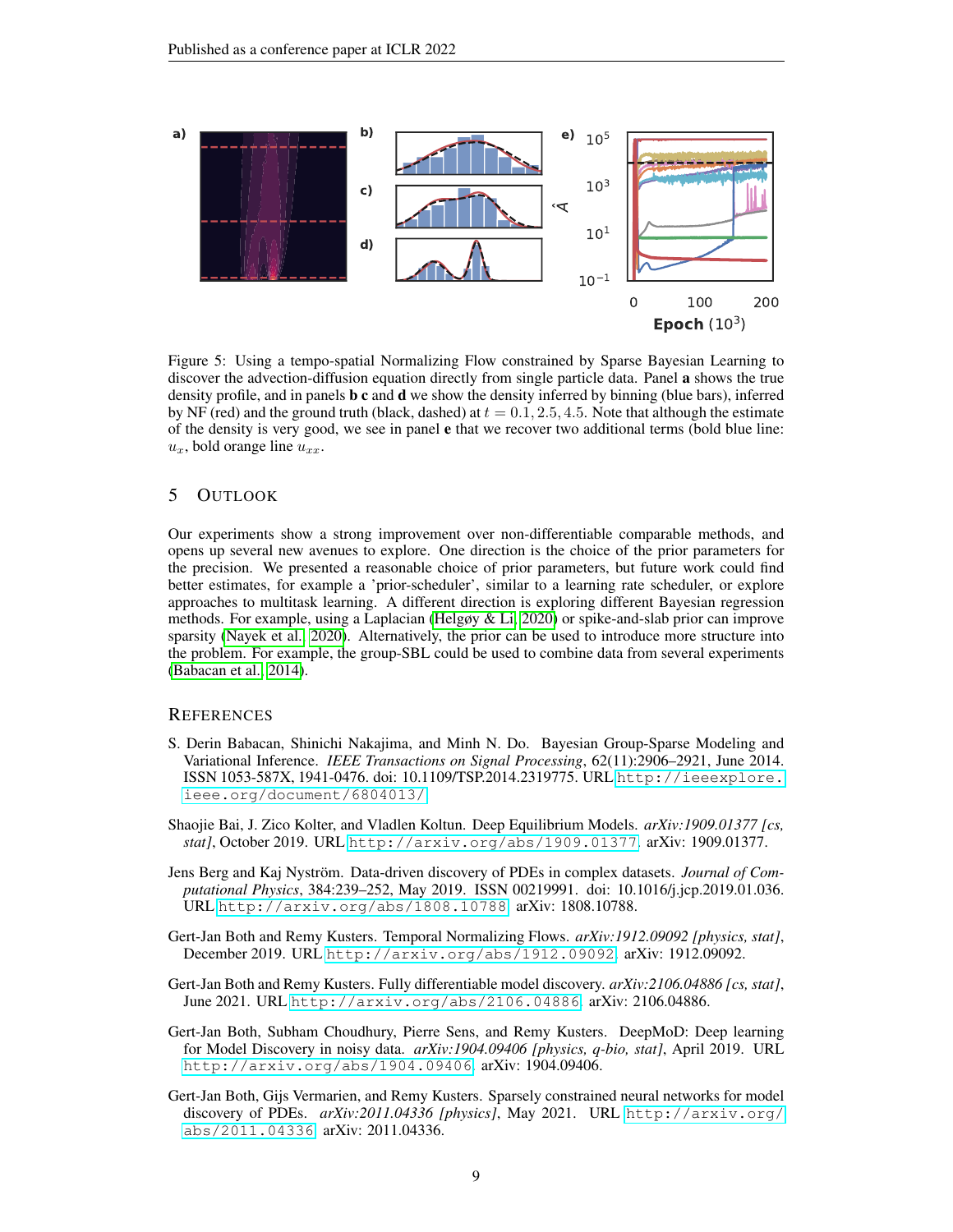- <span id="page-9-0"></span>Steven L. Brunton, Joshua L. Proctor, and J. Nathan Kutz. Discovering governing equations from data by sparse identification of nonlinear dynamical systems. *Proceedings of the National Academy of Sciences*, 113(15):3932–3937, April 2016. ISSN 0027-8424, 1091-6490. doi: 10.1073/pnas.1517384113. URL [http://www.pnas.org/lookup/doi/10.1073/](http://www.pnas.org/lookup/doi/10.1073/pnas.1517384113) [pnas.1517384113](http://www.pnas.org/lookup/doi/10.1073/pnas.1517384113).
- <span id="page-9-7"></span>Roberto Cipolla, Yarin Gal, and Alex Kendall. Multi-task Learning Using Uncertainty to Weigh Losses for Scene Geometry and Semantics. In *2018 IEEE/CVF Conference on Computer Vision and Pattern Recognition*, pp. 7482–7491, Salt Lake City, UT, USA, June 2018. IEEE. ISBN 978-1-5386-6420-9. doi: 10.1109/CVPR.2018.00781. URL [https://ieeexplore.ieee.](https://ieeexplore.ieee.org/document/8578879/) [org/document/8578879/](https://ieeexplore.ieee.org/document/8578879/).
- <span id="page-9-9"></span>Ingvild M. Helgøy and Yushu Li. A Noise-Robust Fast Sparse Bayesian Learning Model. *arXiv:1908.07220 [cs, stat]*, May 2020. URL <http://arxiv.org/abs/1908.07220>. arXiv: 1908.07220.
- <span id="page-9-5"></span>Suryanarayana Maddu, Bevan L. Cheeseman, Christian L. Muller, and Ivo F. Sbalzarini. Learning ¨ physically consistent mathematical models from data using group sparsity. *arXiv:2012.06391 [cs, q-bio, stat]*, December 2020. URL <http://arxiv.org/abs/2012.06391>. arXiv: 2012.06391.
- <span id="page-9-10"></span>Rajdip Nayek, Ramon Fuentes, Keith Worden, and Elizabeth J. Cross. On spike-and-slab priors for Bayesian equation discovery of nonlinear dynamical systems via sparse linear regression. *arXiv:2012.01937 [cs, eess, stat]*, December 2020. URL [http://arxiv.org/abs/2012.](http://arxiv.org/abs/2012.01937) [01937](http://arxiv.org/abs/2012.01937). arXiv: 2012.01937.
- <span id="page-9-3"></span>Maziar Raissi, Paris Perdikaris, and George Em Karniadakis. Physics Informed Deep Learning (Part II): Data-driven Discovery of Nonlinear Partial Differential Equations. *arXiv:1711.10566 [cs, math, stat]*, November 2017. URL <http://arxiv.org/abs/1711.10566>. arXiv: 1711.10566.
- <span id="page-9-2"></span>Adil Rasheed, Omer San, and Trond Kvamsdal. Digital Twin: Values, Challenges and Enablers From a Modeling Perspective. *IEEE Access*, 8:21980–22012, 2020. ISSN 2169-3536. doi: 10.1109/ACCESS.2020.2970143. URL [https://ieeexplore.ieee.org/document/](https://ieeexplore.ieee.org/document/8972429/) [8972429/](https://ieeexplore.ieee.org/document/8972429/).
- <span id="page-9-8"></span>Danilo Jimenez Rezende and Shakir Mohamed. Variational Inference with Normalizing Flows. *arXiv:1505.05770 [cs, stat]*, May 2015. URL <http://arxiv.org/abs/1505.05770>. arXiv: 1505.05770.
- <span id="page-9-1"></span>Samuel H. Rudy, Steven L. Brunton, Joshua L. Proctor, and J. Nathan Kutz. Data-driven discovery of partial differential equations. *Science Advances*, 3(4):e1602614, April 2017. ISSN 2375-2548. doi: 10.1126/sciadv.1602614. URL [http://advances.sciencemag.org/](http://advances.sciencemag.org/lookup/doi/10.1126/sciadv.1602614) [lookup/doi/10.1126/sciadv.1602614](http://advances.sciencemag.org/lookup/doi/10.1126/sciadv.1602614).
- <span id="page-9-6"></span>Michael Tipping. tipping01a.pdf. *Journal of Machine Learning Research*, I, 2001. URL [https:](https://www.jmlr.org/papers/volume1/tipping01a/tipping01a.pdf) [//www.jmlr.org/papers/volume1/tipping01a/tipping01a.pdf](https://www.jmlr.org/papers/volume1/tipping01a/tipping01a.pdf).
- <span id="page-9-4"></span>Peng Zheng, Travis Askham, Steven L. Brunton, J. Nathan Kutz, and Aleksandr Y. Aravkin. A Unified Framework for Sparse Relaxed Regularized Regression: SR3. *IEEE Access*, 7: 1404–1423, 2019. ISSN 2169-3536. doi: 10.1109/ACCESS.2018.2886528. URL [https:](https://ieeexplore.ieee.org/document/8573778/) [//ieeexplore.ieee.org/document/8573778/](https://ieeexplore.ieee.org/document/8573778/).

## A REPRODUCIBILITY

**Optimizer** We use the Adam optimizer with learning rate  $2 \cdot 10^{-3}$  and  $\beta = (0.99, 0.99)$  for all experiments.